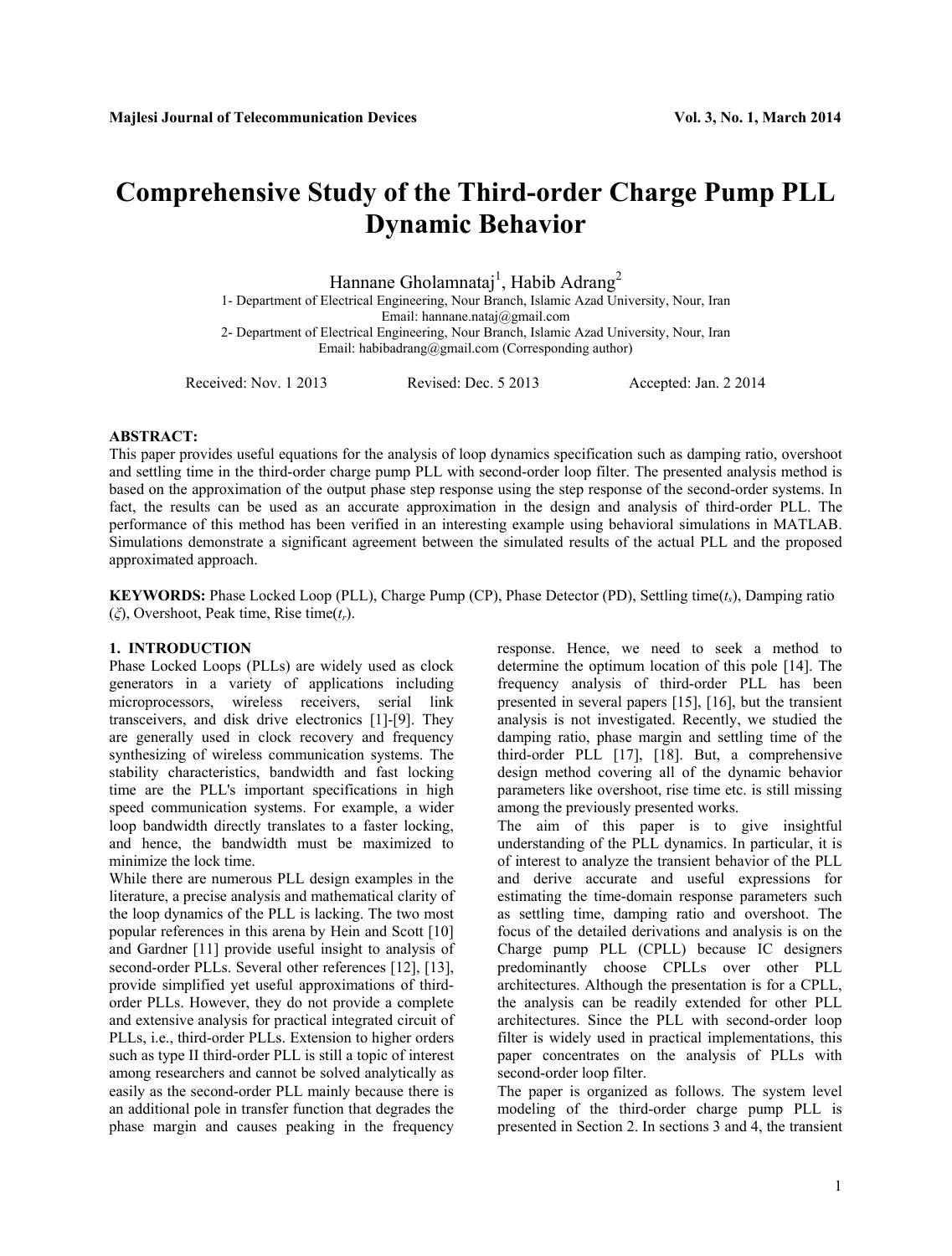response solutions of PLL are presented and closedform expressions are derived for settling time, overshoot and damping ratio estimation. In section 5, the presented analysis is verified through an example and behavioral simulations in MATLAB. Finally, the paper is concluded in section 6.

# **2. THIRD-ORDER CHARGE PUMP PLL ARCHITECTURE**

Fig. 1 shows the systematic model of a PLL with second-order loop filter [17]-[19]. A conventional charge third-order pump PLL consists of a phase frequency detector (PFD), a charge pump (CP), a loop filter (LF) and a voltage controlled oscillator (VCO). The charge pump consists of two switched current sources that pump charge into or out of the loop filter. The phase or the frequency of the reference  $(V_{in})$  and feedback (*V*out) signals are compared with the PFD and any difference will be translated to a current in the charge pump  $(I_P)$ . These analog current pulses are integrated and converted to voltage  $V_{\text{cont}}$  through the loop filter. The noise and the high frequency components in the charge pump output will be removed by the loop filter consisting of  $R_P$ ,  $C_P$  and  $C_2$ . The output signal of the loop filter drives the VCO which generates a signal with a specific frequency depending on the control voltage ( $V_{\text{cont}}$ ). The capacitor  $C_2$  is used to improve the transient characteristics by suppressing the sudden jumps of the VCO control voltage  $(V_{\text{cont}})$ caused by charge injection and clock feed through of the two switches. This capacitor is usually much smaller than  $C_P$ . The phase-domain model of the PLL is shown in Fig. 2. This model is used as a behavioral prototype in system level simulations to verify the derived expressions. Fig. 3 shows the alternative phasedomain model where,  $K_{VCO}$  is the VCO gain,  $b=1+C_P/C_2$  and  $I_P$  is the charge pump current. From Fig. 3, the closed loop transfer function of the thirdorder PLL is given as [20]

$$
H(s)\Big|_{close} = \frac{C(s)}{R(s)}
$$
  
= 
$$
\frac{K_{\gamma}bs + \frac{K_{\gamma}b}{R_{P}C_{p}}}{s^{3} + \frac{b}{R_{P}C_{p}}s^{2} + K_{\gamma}bs + \frac{K_{\gamma}b}{R_{P}C_{p}}} = \frac{b_{1}s + b_{0}}{s^{3} + b_{2}s^{2} + b_{1}s + b_{0}}
$$
 (1)

Where,

$$
K_{\nu} = I_p K_{\nu CO} / [2\pi (C_2 + C_p)]
$$
 (2)

$$
b_0 = K_v b / (R_p C_p) \tag{3}
$$

$$
b_1 = K_v b \tag{4}
$$

$$
b_2 = b / (R_p C_p) \tag{5}
$$





**Fig. 3.** Phase domain structure of the PLL

The phase margin of the third-order PLL can be obtained as follows [18]

$$
\tan(PM) = \frac{(1 - 1/b)K_v (R_p C_p)^2}{1 + K_v^2 (R_p C_p)^4 / b}
$$
 (6)

The maximum obtainable phase margin is only a function of *b* and can be calculated as follows [19]

$$
PM\big|_{\text{max}} = \tan^{-1} \left[ \frac{1}{2} \left( \frac{b-1}{\sqrt{b}} \right) \right] \tag{7}
$$

As seen in (7), the phase margin will be increased by increasing *b* or  $C_p/C_2$  ratio. Thus, the loop stability will be reduced if *b* is decreased. It is indicated in [19] that the phase margin will be maximized if (8) is satisfied.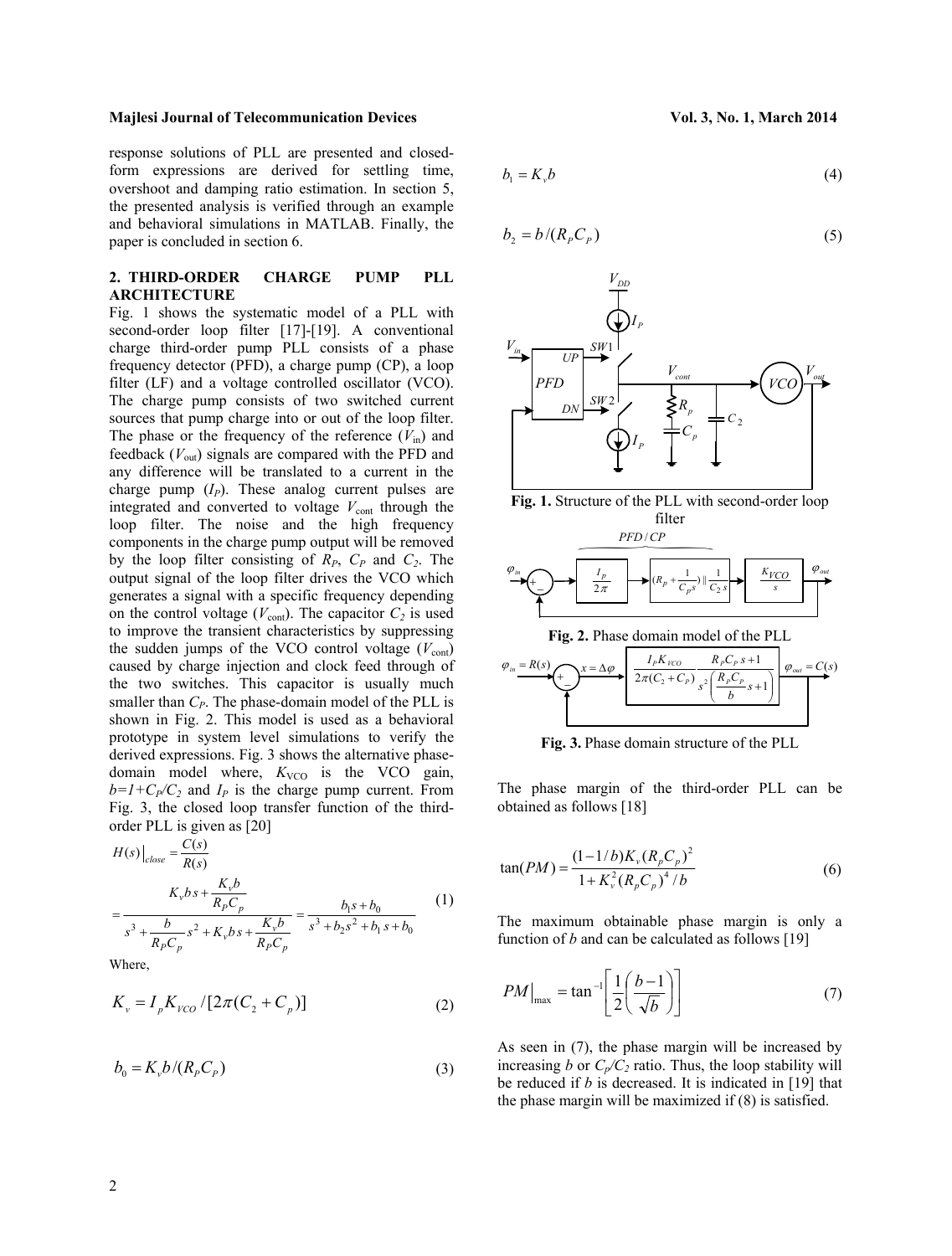$$
K_v (R_p C_p)^2 = \sqrt{b}
$$
 (8)

For the unit-step input  $R(s) = 1/s$ , the output  $C(s)$  is

$$
C(s) = \frac{b_1 s + b_0}{s (s^3 + b_2 s^2 + b_1 s + b_0)}
$$
(9)

The inverse Laplace transform calculation of the *C(s)* is very complicated. So, the analysis of loop dynamics specifications is difficult. In this paper, new closed form equations are proposed for dynamic specifications such as phase margin, damping ratio, overshoot and settling time.

# **3. THE PROPOSED APPROACH FOR TRANSIENT ANALYSIS**

In this section, the transient response characteristics of the third-order PLL are approximated through the transient response of a second-order system. As known, the unit step response of second order systems can be described as follows [21]

$$
c_1(t) = 1 - \left(e^{-\alpha t} / \beta\right) \sin(\omega_d t + \theta) \tag{10}
$$

Where,  $\alpha$  is called the attenuation and  $\omega_d$  is the damped natural frequency of the system. The transient response of a practical control system often exhibits damped oscillation before steady state. A unit step response curve of a typical second-order system is shown in Fig. 4. In order to specify the transient response characteristic of a control system to a unit-step input, it is common to specify the followings

1. Rise time, *tr*

- 2. Maximum overshoot, *Mp*
- 3. Settling time, *ts*
- 4. Peak time,  $t_n$



and t.

The proposed approach is based on approximating the

phase step response of the third-order PLL by the step response of the second order systems. In this approach, an additional parameter  $t_d$  is introduced to obtain an extra degree of freedom. Therefore, the transient response is approximated by (11).

$$
c_o(t) = 1 - \left(e^{-\alpha(t+t_d)} / \beta\right) \sin[\omega_d(t+t_d) + \theta] \tag{11}
$$

Where,  $t_d$  is the new introduced parameter. The dynamic behavior of the system can then be described in terms of four parameters *α*, *β*, *θ* and *ωd*. Thus, the Laplace transform of  $c<sub>o</sub>(t)$  can be written in terms of Laplace transform of  $c_1(t)$  as follows

$$
C_o(s) = L[c_o(t)] = L[c_1(t + t_d)] = e^{st_d} L[c_1(t)]
$$
 (12)

Firstly, the Laplace transform of  $c_1(t)$  is calculated. Equation (10) can be rewritten as

$$
c_1(t) = 1 - \frac{1}{\beta} e^{-\alpha t} [\sin(\omega_d t) \cos \theta + \cos(\omega_d t) \sin \theta]
$$
 (13)

Then, the Laplace transform of  $c_1(t)$  is obtained as

$$
C_1(s) = \frac{1}{s} - \frac{\cos\theta}{\beta} \frac{\omega_d}{(s+\alpha)^2 + \omega_d^2} - \frac{\sin\theta}{\beta} \frac{s+\alpha}{(s+\alpha)^2 + \omega_d^2}
$$

$$
= \frac{(1-\frac{\sin\theta}{\beta})s^2 + (2\alpha - \frac{\cos\theta}{\beta}\omega_d - \frac{\sin\theta}{\beta}\alpha)s + \alpha^2 + \omega_d^2}{s[(s+\alpha)^2 + \omega_d^2]}
$$
(14)

The transfer function of  $C_l(s)$  can be simplified, yielding

$$
C_1(s) = \frac{a_2 s^2 + a_1 s + a_0}{s \left[ (s + \alpha)^2 + \omega_d^2 \right]} = \frac{a_2 s^2 + a_1 s + a_0}{s \left( s^2 + 2\alpha s + a_0 \right)} \tag{15}
$$

Where

$$
a_0 = \alpha^2 + \omega_d^2 \tag{16}
$$

$$
a_1 = 2\alpha - \frac{1}{\beta}\cos\theta \omega_d - \frac{\alpha}{\beta}\sin\theta \tag{17}
$$

$$
a_2 = 1 - \frac{\sin \theta}{\beta} \tag{18}
$$

Referring to (12), we have

$$
C_o(s) = e^{st_d} C_1(s) = e^{st_d} \frac{a_2 s^2 + a_1 s + a_0}{s(s^2 + 2\alpha s + a_0)}
$$
(19)

Equation (19) is an approximation of the *C(s)* output*.* Equating  $C(s)$  and  $C_o(s)$  from (9) and (19), respectively, results in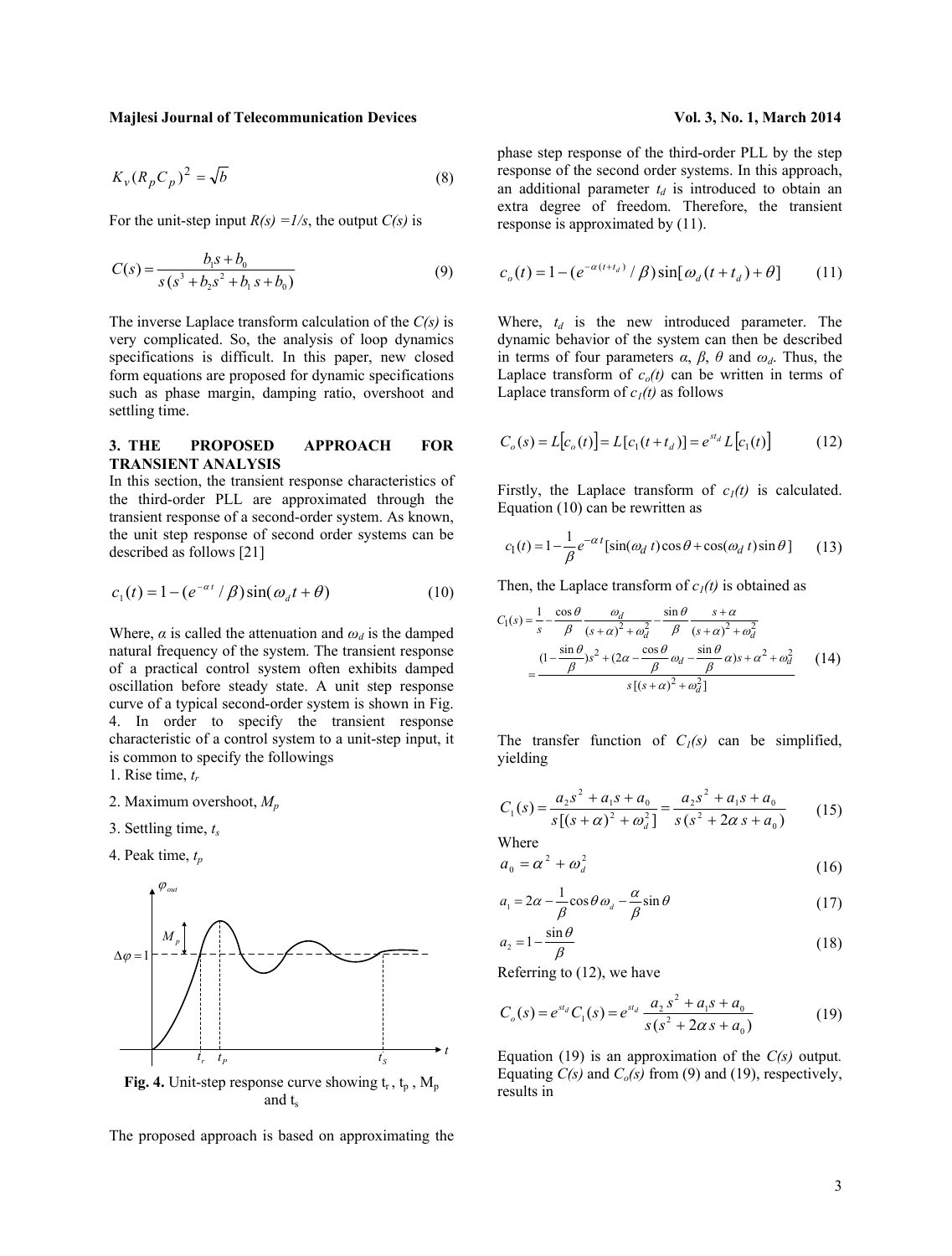$$
e^{st_d} \frac{a_2 s^2 + a_1 s + a_0}{s(s^2 + 2\alpha s + a_0)} = \frac{b_1 s + b_0}{s(s^3 + b_2 s^2 + b_1 s + b_0)}
$$
  
\n
$$
\Rightarrow \frac{a_2 s^2 + a_1 s + a_0}{e^{-st_d} (s^2 + 2\alpha s + a_0)} = \frac{b_1 s + b_0}{s^3 + b_2 s^2 + b_1 s + b_0}
$$
(20)

The delay time  $t_d$  is very small and therefore  $e^{-st_d}$  is frequently approximated by

$$
e^{-st_d} = 1 - st_d \tag{21}
$$

Substituting (21) in to (19) results in (22)

$$
\frac{a_2 s^2 + a_1 s + a_0}{(1 - s t_d)(s^2 + 2\alpha s + a_0)} \approx \frac{b_1 s + b_0}{s^3 + b_2 s^2 + b_1 s + b_0}
$$
(22)

Comparing numerators in both sides of (22) results in

$$
a_2 = 0 \Rightarrow 1 - \frac{\sin \theta}{\beta} = 0 \Rightarrow \beta = \sin \theta
$$
 (23)

Then rearranging (22) yields

$$
C_o(s) = \frac{a_1 s + a_0}{-t_d s^3 + (1 - 2\alpha t_d) s^2 + (2\alpha - a_0 t_d) s + a_0}
$$
  
= 
$$
\frac{a_1}{-t_d} s + \frac{a_0}{-t_d}
$$
  
= 
$$
\frac{s^3 + (1 - 2\alpha t_d) s^2 + (2\alpha - a_0 t_d) s + a_0}{-t_d} = \frac{b_1 s + b_0}{-t_d} = C(s)
$$
 (24)

By comparing coefficients of  $s^3$ ,  $s^2$ ,  $s^1$ , and  $s^0$  terms on both sides of the (24), we get

$$
\frac{-a_1}{t_d} = b_1 \qquad \Rightarrow \qquad a_1 = -b_1 t_d \tag{25}
$$

$$
\frac{-a_0}{t_d} = b_0 \qquad \Rightarrow \qquad a_0 = -b_0 t_d \tag{26}
$$

$$
b_2 = \frac{1 - 2\alpha t_d}{-t_d} \qquad \Rightarrow \qquad 2\alpha t_d = 1 + b_2 t_d \tag{27}
$$

$$
b_1 = \frac{2\alpha - a_0 t_d}{-t_d} \quad \Rightarrow \quad -b_1 t_d = 2\alpha - a_0 t_d \tag{28}
$$

Substituting (26) and (27) in to (28) we have

$$
b_0 t_d^3 + b_1 t_d^2 + b_2 t_d + 1 = 0 \tag{29}
$$

Using (29), the real negative value of  $t_d$  can be obtained. Then, referring to (25), (26) and (27) the values of  $a_1$ ,  $a_0$  and  $\alpha$  will be calculated respectively. Also from (16), we have

$$
\omega_d = \sqrt{a_0 - \alpha^2} \tag{30}
$$

Substituting (23) in to (17) gives

$$
\tan \theta = \frac{\omega_d}{a_1 - \alpha} \tag{31}
$$

Therefore,  $\theta$  can be calculated from (31).

# **4. TRANSIENT RESPONSE SPECIFICATIONS**

In the following, the rise time, peak time, maximum overshoot and settling time of the third-order PLL will be calculated using the approximated transient response given by  $(11)$ .

*Rise time*  $t_r$ *:* The rise time is the required time for the response to rise from 0% to 100% of its final value. Referring to (11), the rise time can be calculated by letting  $c(t_r)=1$ . This means

$$
\omega_d \left( t_r + t_d \right) + \theta = 0 \tag{32}
$$

Thus, the rise time  $t_r$  is

$$
t_r = \frac{-\theta}{\omega_d} - t_d \tag{33}
$$

*Settling time t<sub>s</sub>*: The settling time is the time required for the response curve to reach and stay within a specified error around the final value by absolute percentage of it (usually  $\pm 2\%$  or  $\pm 5\%$ ). The curves  $\hat{c}(t) = 1 \pm (e^{-\alpha(t+t_d)}/\beta)$  are the envelopes of the transient response of the unit-step input. The response curve  $c(t)$  always remains within a pair of the envelope curves. If the  $\pm 5\%$  criterion is used then  $t_s$  will be obtained as follow.

$$
\hat{c}(t_s) = 1 - \frac{e^{-\alpha (t_s + t_d)}}{\beta} = 1.05
$$
\n
$$
\Rightarrow t_s = \frac{\ln(-0.05\beta)}{-\alpha} - t_d
$$
\n(34)

*Peak time t<sub>n</sub>*: The peak time is the time required for the response to reach the first peak of the overshoot. It can be obtained by differentiating  $c(t)$  with respect to time and letting it equal to zero. Knowing the fact that the time derivative of the unit-step response is the unitimpulse response, the impulse response should be calculated and set to zero. Referring to (19), for the unit-impulse input  $R(s) = 1$ , the output  $H_1(s)$  becomes

$$
H_1(s) = e^{st_d} \frac{a_1 s + a_0}{s^2 + 2\alpha s + a_0} = e^{st_d} H_2(s)
$$
 (35)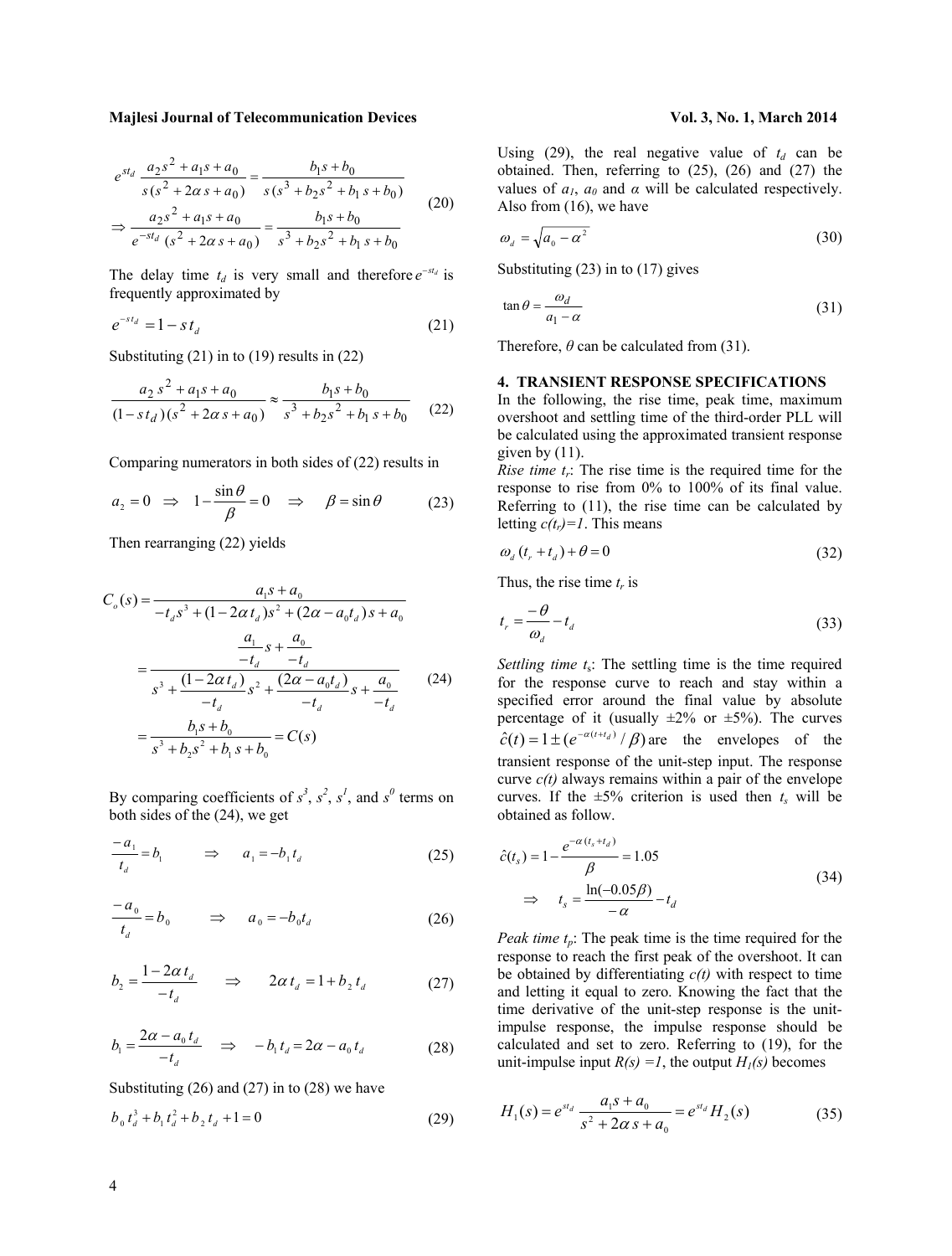Where

$$
H_2(s) = \frac{a_1 s + a_0}{s^2 + 2\alpha s + a_0} = \frac{a_1 (s + \alpha - \alpha) + a_0}{(s + \alpha)^2 + \omega_a^2}
$$
  
= 
$$
\frac{a_1 (s + \alpha)}{(s + \alpha)^2 + \omega_a^2} + \frac{a_0 - a_1 \alpha}{\omega_a} \frac{\omega_a}{(s + \alpha)^2 + \omega_a^2}
$$
(36)

The inverse Laplace transform of this equation yields the time solution for the response  $h_2(t)$  as follows

$$
h_2(t) = a_1 e^{-\alpha t} \cos(\omega_d t) + \frac{a_0 - a_1 \alpha}{\omega_d} e^{-\alpha t} \sin(\omega_d t)
$$
  
=  $A e^{-\alpha t} \sin(\omega_d t + \phi)$  (37)

Where

$$
A = \sqrt{a_1^2 + \frac{(a_0 - a_1\alpha)^2}{\omega_d^2}}
$$
 (38)

$$
\phi = \tan^{-1} \frac{a_1 \omega_d}{a_0 - a_1 \alpha} \tag{39}
$$

Using  $(25)$  and  $(26)$  in  $(39)$  yields

$$
\phi = \tan^{-1} \frac{-b_1 t_d \omega_d}{-b_0 t_d + b_1 t_d \alpha} = \tan^{-1} \frac{b_1 \omega_d}{b_0 - b_1 \alpha}
$$
(40)

The peak time is obtained by letting impulse response equal to zero. Therefore, from (35) and (37) we get

$$
h_1(t) = h_2(t + t_d)
$$
  
=  $A e^{-\alpha(t + t_d)} \sin[\omega_d (t + t_d) + \phi] = 0$  (41)

Since the peak time corresponds to the first peak overshoot, (41) yields the following equation

$$
\omega_{d} (t_{p} + t_{d}) + \phi = 0 \qquad \Rightarrow \qquad t_{p} = \frac{-\phi}{\omega_{d}} - t_{d} \tag{42}
$$

*Maximum overshoot Mp*: The maximum overshoot occurs at the peak time. Assuming that the final value of the output is unity, *Mp* is obtained from (11) and (42) as

$$
M_{P} = c(t_{P}) - 1 = -(e^{-\alpha(t_{P} + t_{d})} / \beta) \sin[\omega_{d} (t_{P} + t_{d}) + \theta]
$$
  

$$
= -\frac{e^{-\alpha(\frac{-\phi}{\omega_{d}})}}{\beta} \sin(-\phi + \theta) = \frac{e^{\frac{\alpha\phi}{\omega_{d}}}}{\beta} \sin(\phi - \theta)
$$
(43)

The maximum overshoot of the second-order system can be calculated from the following equation

$$
M_{P2} = e^{-\frac{\pi\xi}{\sqrt{1-\xi^2}}} \tag{44}
$$

Where,  $\xi$  is called the damping ratio. Thus, from (43) and (44) the equivalent damping ratio of the third-order PLL can be approximated as

$$
\ln(M_P) = -\frac{\pi \xi}{\sqrt{1 - \xi^2}} \quad \Rightarrow \quad \xi = \frac{-\ln M_P}{(\ln M_P)^2 + \pi^2} \quad (45)
$$

# **5. TRANSIENT RESPONSE SPECIFICATIONS**

In order to determine the validity of the proposed method for the analysis of third order PLL, a test bench was created using the MATLAB simulator and an interesting example is carefully expressed and simulation is used to compare the results from theoretical analysis and simulation of actual PLL. The corresponding loop parameters are designed to reach phase margin equal to 60˚. As a result, from (7),  $b=13.9$ . Assuming that  $C_p=300pf$ , then  $C_1=23.2$  pf. Also, if  $R_p = 2KQ$ , using (8),  $K_V = 1.035e13$ . Knowing the VCO gain, the charge pump current  $I_p$  can be easily obtained from (2). Assuming  $K_{VCO} = 50 \times 10^6$  Hz/V,  $I_p = 420 \mu A$ .

By the set of equations  $(3)-(5)$ , we have

$$
b_1 = K_V b = 1.44e14
$$
  
\n
$$
b_0 = b_1 / (R_p C_p) = 2.4e20
$$
  
\n
$$
b_2 = b / (R_p C_p) = 2.32e7
$$

Equation (29) can be solved using MATLAB to obtain  $t_d$  and  $a_1$ ,  $a_0$  and  $\alpha$  are calculated referring to equations (25)-(27). Also,  $\omega_d$ ,  $\theta$  and  $\beta$  are obtained by (30), (31) and (23), respectively. Note that the transient parameters are obtained by the set of equations (33), (34), (39), (42), (43) and (45). To verify the precision of the introduced approach in section 3 and 4, (11) is plotted in Fig. 5 for the parameters outlined above, where the horizontal axis is time and the vertical axis is the output phase. Also, the phase unit-step response of the third-order PLL has been simulated in MATLAB and is demonstrated in Fig. 5. The results predicted by (11) are observed to precisely match the results obtained via simulation (dashed lines of the Fig. 5). As seen, the precision of the match is such that the simulation based curves and the prediction based curves are nearly indistinguishable in the figure. Table 1 summarizes the parameters of this example.

The proposed approach for calculating of the transient specifications of the PLL is evaluated by simulations for different values of  $I_p$ ,  $R_p$  and  $C_2$ . The calculated rise time, settling time and overshoot from (33), (34) and (43) for different values of  $C_2$ ,  $R_p$  and  $I_p$  are compared with the simulation results as shown in Fig. 6. In this example, the value of  $C_2$  is swept from  $30pf$  to  $100pf$ with the constant values of other parameters. Also, in similar way, *Rp* and *Ip* are swept from *2KΩ* to *5KΩ* and  $420\mu A$  to  $650\mu A$ , respectively.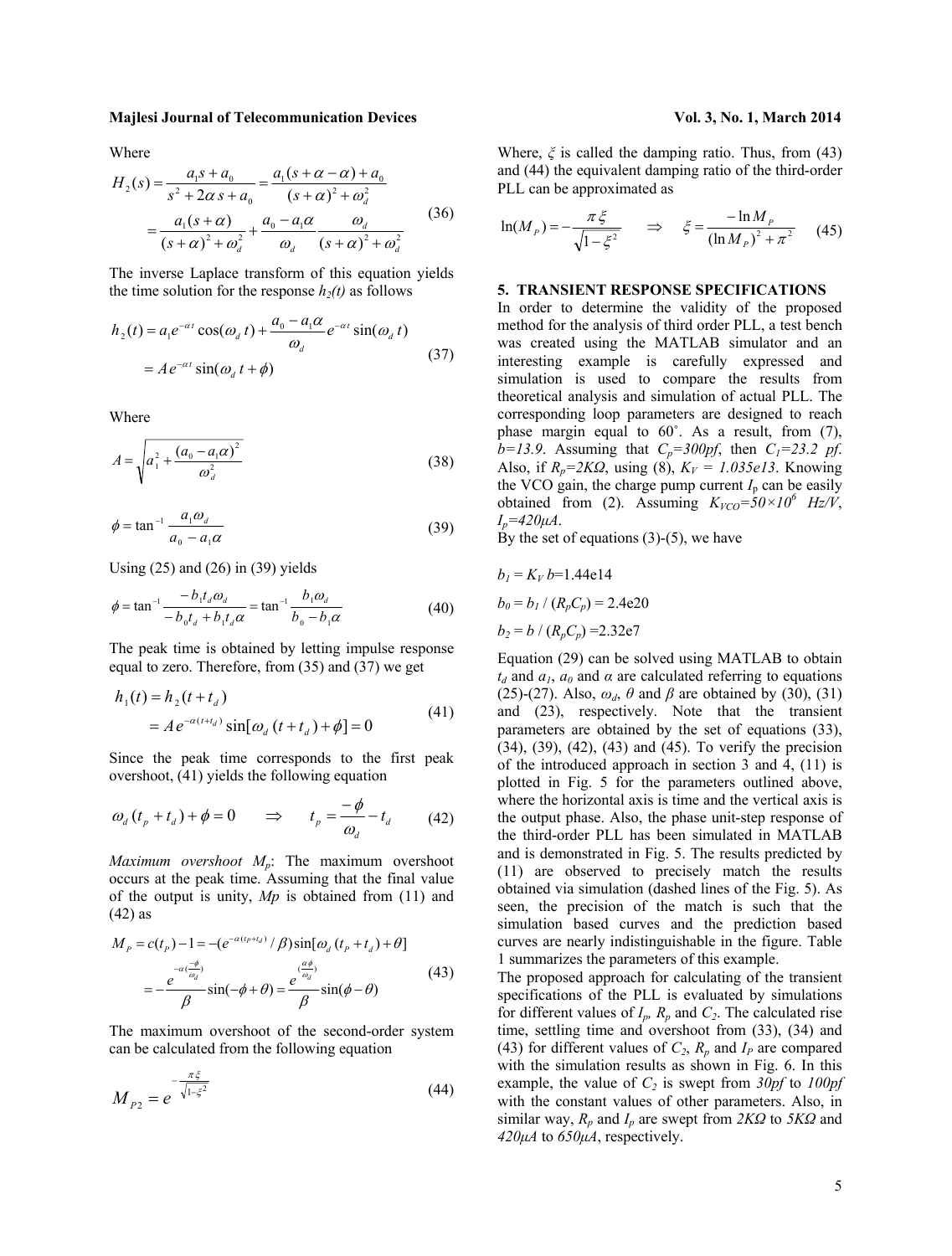

**Fig. 5.** The actual (solid lines) and approximated (dashed lines) unit-step response of the designed 3rd PLL



**Fig. 6.** Comparison between the simulated and calculated results of settling time, rise time and overshoot versus (a)  $C_p$ (b) *Rp* (c) *Ip*

Comparison between simulations and the results obtained from the proposed method are shown in Fig. 6.

For different values of loop parameters, the phase margin is obtained from (6). Table 2 summarizes the phase margin of system for different values of loop parameters. Overall, the results indicate that when the

loop stability or phase margin are decreased, then, the accuracy of the proposed approach for the calculation of maximum overshoot will be degraded but the settling time and rise time are proper. Simulations show if the ratio  $C_p/C_2$  is decreased, the loop stability is reduced which can be confirmed from (6) and (7).

As seen, simulation results of the above example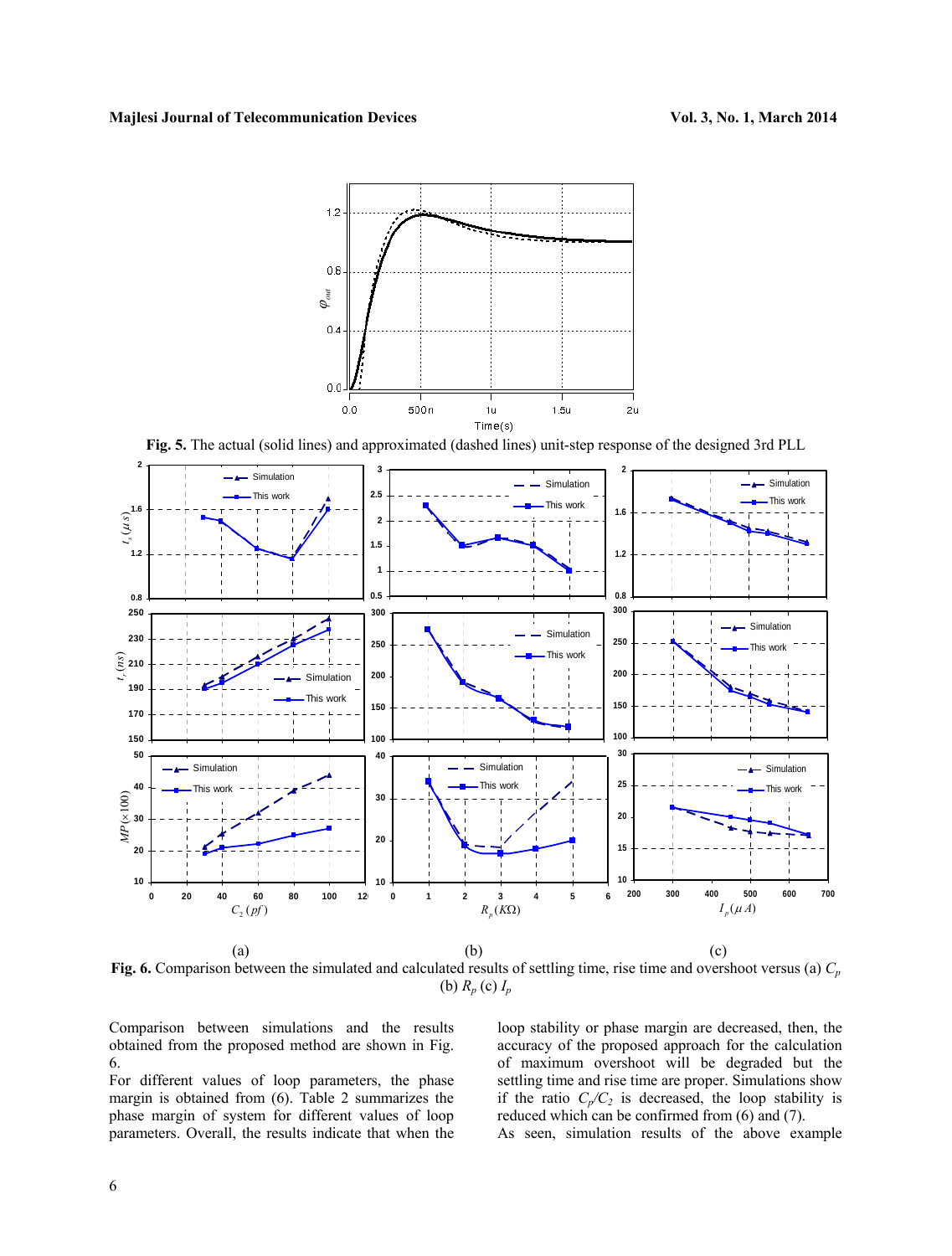indicate that the proposed approximation approach provides reasonable accuracy and very suitable while carrying an intuitive view of the transient behavior.

**Table 1.**Transient response simulation parameters of

|                  | the example         |                   |  |  |  |  |
|------------------|---------------------|-------------------|--|--|--|--|
|                  | 3 <sup>rd</sup> PLL | Approximated step |  |  |  |  |
|                  | step response       | response          |  |  |  |  |
| $t_d$            |                     | $-6.97e-8$        |  |  |  |  |
| a <sub>0</sub>   |                     | 1.67e13           |  |  |  |  |
| a <sub>l</sub>   |                     | 1e7               |  |  |  |  |
| α                |                     | 4.44e6            |  |  |  |  |
| $\omega_{\rm d}$ |                     | 1.72e6            |  |  |  |  |
| $\theta$ (rad)   |                     | $-0.31$           |  |  |  |  |
|                  |                     | $-0.32$           |  |  |  |  |
| $t_p$ (ns)       | 506                 | 491               |  |  |  |  |
| $M_p$ (%)        | 18.7%               | 19%               |  |  |  |  |
| ξ                |                     | 0.4               |  |  |  |  |
| $t_r$ $(ns)$     | 190                 | 190               |  |  |  |  |
| $t_s$ (ns)       | 1.5                 | 1.5               |  |  |  |  |
| PМ               | $60^{\circ}$        | $59^\circ$        |  |  |  |  |

|                           |  |  |  | <b>Table 2.</b> The phase margin of system for different |  |  |
|---------------------------|--|--|--|----------------------------------------------------------|--|--|
| values of loop parameters |  |  |  |                                                          |  |  |

| (1)       | $I_p$ =420μA, C <sub>p</sub> =300pf, R <sub>p</sub> =2KΩ, K <sub>VCO</sub> =50e6         |                |                |              |                |  |  |
|-----------|------------------------------------------------------------------------------------------|----------------|----------------|--------------|----------------|--|--|
|           | $C_2$ (pf)                                                                               |                |                |              |                |  |  |
|           | 30                                                                                       | 40             | 60             | 80           | 100            |  |  |
| <b>PM</b> | $56^{\circ}$                                                                             | $51.8^\circ$   | $44.7^{\circ}$ | $39.6^\circ$ | $35.7^{\circ}$ |  |  |
| (2)       | $I_p$ =420 $\mu$ A, C <sub>p</sub> =300pf, C <sub>2</sub> =100pf, K <sub>VCO</sub> =50e6 |                |                |              |                |  |  |
|           | $R_n(K\Omega)$                                                                           |                |                |              |                |  |  |
|           |                                                                                          | $\overline{c}$ | $\mathbf 3$    | 4            | 5              |  |  |
| <b>PM</b> | $45.4^\circ$                                                                             | $60^{\circ}$   | $54^{\circ}$   | $45^{\circ}$ | $38^\circ$     |  |  |
| (3)       | $R_p = 2K\Omega$ , C <sub>p</sub> =300pf, C <sub>2</sub> =100pf, K <sub>VCO</sub> =50e6  |                |                |              |                |  |  |
|           | $I_p(\mu A)$                                                                             |                |                |              |                |  |  |
|           | 300                                                                                      | 450            | 500            | 550          | 650            |  |  |
| PМ        | 58.9°                                                                                    | $60^{\circ}$   | $59.7^{\circ}$ | $59.3^\circ$ | $58.2^\circ$   |  |  |

# **6. CONCLUSION**

The transient behavior of the third-order charge pump PLL was investigated in this paper. The presented analysis is carried out in the time domain, allowing a mathematical modeling of the transient response in PLL. The proposed approach is used for approximated analysis and predicting the loop transient specification such as damping ratio, overshoot, settling time and other parameters for the PLL. Finally, behavioral simulations in MATLAB indicate exact agreement between the simulated results of the actual PLL and the proposed approximated approach. The results in this work help designers to estimate and optimize the performance of the third-order PLL in system-level design.

### **REFERENCES**

[1] I. Young, J. Greason, and K. Wong, "**PLL clock generator with 5 to 10MHz of lock range for microprocessors**," *IEEE J. Solid-State Circuits*, Vol.

27, No.11, pp. 1599-1607, Nov. 1992.

- [2] H. Adrang, H. Miar Naimi, "**Modeling of Jitter in Bang-Bang CDR with Fourier Series Analysis**", *IEEE Transactions on Circuits and Systems I*, Vol. 60, No. 1, pp. 3-10, Jan. 2013.
- [3] Dong Jiao, Bongjin Kim, Kim, C.H., "**Design, Modeling, and Test of a Programmable Adaptive Phase-Shifting PLL for Enhancing Clock Data Compensation**", *IEEE J. Solid-State Circuits*, Vol. 47, No. 10, pp. 1634-1639, Oct. 2012.
- [4] H. Rategh, H. Samavati, and T. Lee, "**A CMOS frequency synthesizer with an injection-locked frequency divider for a 5-GHz wireless LAN receiver,***" IEEE J. Solid-State Circuits*, Vol. 35, No. 5, pp. 780-787, May 2000.
- [5] A. Ebrahimi, H. Miar Naimi, H. Adrang, "**Remarks on Transient amplitude analysis of CMOS crosscoupled oscillator**", *IEICE Transactions on Electronics*, Vol. E94-C, No. 2, pp. 231-239, Feb. 2011.
- [6] S. Aouini, K. Chuai; G. W. Roberts, "**Anti-Imaging Time-Mode Filter Design Using a PLL Structure With Transfer Function DFT**", *IEEE Transactions on Circuits and Systems I,* Vol. 59, No.1, pp. 66-79, Jan. 2012.
- [7] A. Ebrahimi, and H. Miar Naimi, "**Analytical Equations for Amplitude Analysis of MOS Colpitts Oscillator,**" *International Journal of Electronics*, Vol. 98, No. 7, pp. 883-900, July 2011.
- [8] A. Ebrahimi and H. Miar Naimi, "**An improvement on the analytical methods for amplitude analysis of the MOS Colpitts oscillator**" in *2010 XIth International Workshop on Symbolic and Numerical Methods, Modeling and Applications to Circuit Design (SM2ACD)*, Oct. 2010.
- [9] S. Miyazawa, R. Horita, K. Hase, K. Kato, and S. Kojima, "**A BiCMOS PLL-based data separator circuit with high stability and accuracy**," *IEEE J. Solid-State Circuits*, Vol. 26, No. 2, pp. 116-121, Feb. 1991.
- [10] J. Hein and J. Scott, "**z-domain model for discretetime PLLs***," IEEE Trans. Circuits Syst.*, Vol. 35, No. 11, pp. 1393-1400, Nov. 1988.
- [11] F. Gardner, "**Charge pump phase-lock loops,**" *IEEE Trans*. Commun., Vol. COM-28, pp. 1849-1858, Nov 1980.
- [12] I. Novof, J. Austin, R. Kelkar, D. Strayer, and S. Wyatt, "**Fully integrated CMOS phase-locked loop with 15 to 240 MHz locking range and ±50 ps jitter,***" IEEE J. Solid-State Circuits*, Vol. 30, No. 11, pp. 1259-1266, Nov. 1995.
- [13] J. Maneatis, "**Low-jitter process-independent DLL and PLL based on self-biased techniques**," *IEEE J. Solid-State Circuits*, Vol. 31, No. 11, pp. 1723-1732, Nov. 1996.
- [14] L. A. H. Monterio D. N. Favaretto Filho, and J. R. C. Piqueira, "**Bifurcation Analysis for Third-Order Phased-Locked Loops**," *IEEE signal processing letters*., Vol. 1, No. 5, pp. 494-496 , May. 2004.
- [15] A. Carlosena, M. Ugarte, A. J. López-Martín, "**Loop Filter Approximation for PLLs**", *IEEE MWSCAS*, 2008, pp. 21-24.